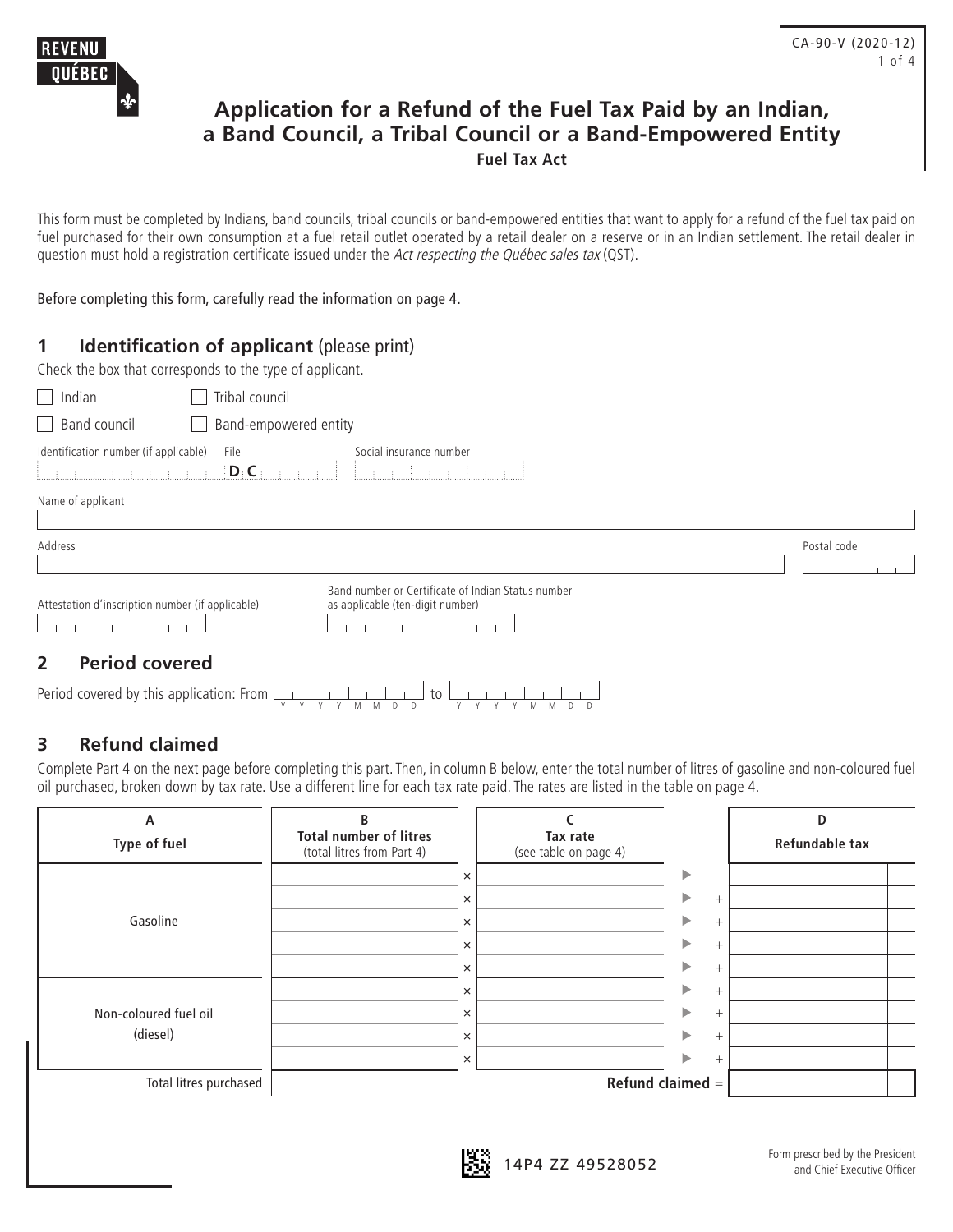CA-90-V (2020-12) 2 of 4

## **4 Fuel purchases made on reserves or in Indian settlements**

**List all purchases in chronological order**. If there is not enough space below, photocopy this table, or create one containing the **same elements**  in the **same order** using a spreadsheet program, and enclose it with your application.

|                     |                          |                                   | Litres purchased |                                      |  |  |
|---------------------|--------------------------|-----------------------------------|------------------|--------------------------------------|--|--|
| Date<br>of purchase | <b>Invoice</b><br>number | Name and address of retail dealer | Gasoline         | Non-coloured<br>fuel oil<br>(diesel) |  |  |
|                     |                          |                                   |                  |                                      |  |  |
|                     |                          |                                   |                  |                                      |  |  |
|                     |                          |                                   |                  |                                      |  |  |
|                     |                          |                                   |                  |                                      |  |  |
|                     |                          |                                   |                  |                                      |  |  |
|                     |                          |                                   |                  |                                      |  |  |
|                     |                          |                                   |                  |                                      |  |  |
|                     |                          |                                   |                  |                                      |  |  |
|                     |                          |                                   |                  |                                      |  |  |
|                     |                          |                                   |                  |                                      |  |  |
|                     |                          |                                   |                  |                                      |  |  |
|                     |                          |                                   |                  |                                      |  |  |
|                     |                          |                                   |                  |                                      |  |  |
|                     |                          |                                   |                  |                                      |  |  |
|                     |                          |                                   |                  |                                      |  |  |
|                     |                          |                                   |                  |                                      |  |  |
|                     |                          |                                   |                  |                                      |  |  |
|                     |                          |                                   |                  |                                      |  |  |
|                     |                          |                                   |                  |                                      |  |  |
|                     |                          |                                   |                  |                                      |  |  |
|                     |                          |                                   |                  |                                      |  |  |
|                     |                          |                                   |                  |                                      |  |  |
|                     |                          |                                   |                  |                                      |  |  |
|                     |                          |                                   |                  |                                      |  |  |
|                     |                          |                                   |                  |                                      |  |  |
|                     |                          |                                   |                  |                                      |  |  |
|                     |                          |                                   |                  |                                      |  |  |
|                     |                          |                                   |                  |                                      |  |  |
|                     |                          |                                   |                  |                                      |  |  |
|                     |                          |                                   |                  |                                      |  |  |
|                     |                          |                                   |                  |                                      |  |  |
|                     |                          |                                   |                  |                                      |  |  |
|                     |                          |                                   |                  |                                      |  |  |
|                     |                          |                                   |                  |                                      |  |  |
|                     |                          |                                   |                  |                                      |  |  |
|                     |                          | Subtotal                          |                  |                                      |  |  |

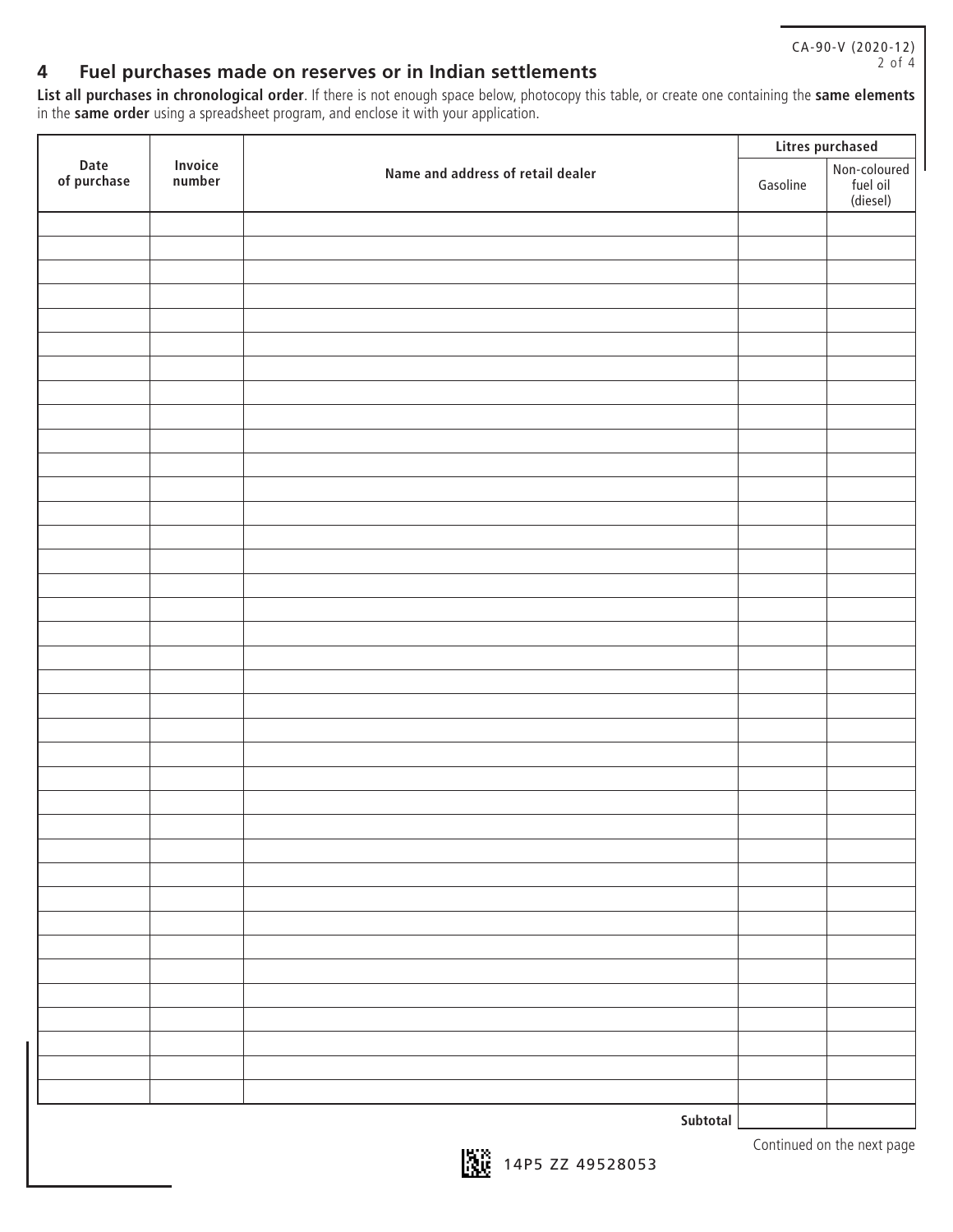# **Date of purchase Invoice Name and address of retail dealer Litres purchased** Gasoline Non-coloured fuel oil (diesel) **Subtotal from previous page Total litres purchased per fuel type**

## **4 Fuel purchases made on reserves or in Indian settlements** (continued)

## **5 Certification** (complete section 5.1 or 5.2, as applicable)

#### **5.1 Indian**

| Name of applicant (please print)<br>acquired for my own use.                                                                                                                                                                     |      |                              | , certify that I am an Indian, and that the fuel referred to on the enclosed invoices was    |  |  |  |  |  |  |  |
|----------------------------------------------------------------------------------------------------------------------------------------------------------------------------------------------------------------------------------|------|------------------------------|----------------------------------------------------------------------------------------------|--|--|--|--|--|--|--|
| Attached is a copy of both sides<br>already provided a copy of my Certificate of Indian<br>of my Certificate of Indian Status.<br>Status with a previous application.                                                            |      |                              |                                                                                              |  |  |  |  |  |  |  |
| Signature                                                                                                                                                                                                                        | Date | Area code                    | Telephone                                                                                    |  |  |  |  |  |  |  |
| Band council, tribal council or band-empowered entity<br>5.2<br>Name of applicant's representative (please print)<br>in Part 1, certify that the fuel referred to on the enclosed invoices was acquired for the applicant's use. |      |                              | and acting on behalf of the band council, tribal council or band-empowered entity identified |  |  |  |  |  |  |  |
| Signature                                                                                                                                                                                                                        | Date | Area code                    | Telephone                                                                                    |  |  |  |  |  |  |  |
|                                                                                                                                                                                                                                  |      | <b><i><u>BALLARA</u></i></b> |                                                                                              |  |  |  |  |  |  |  |